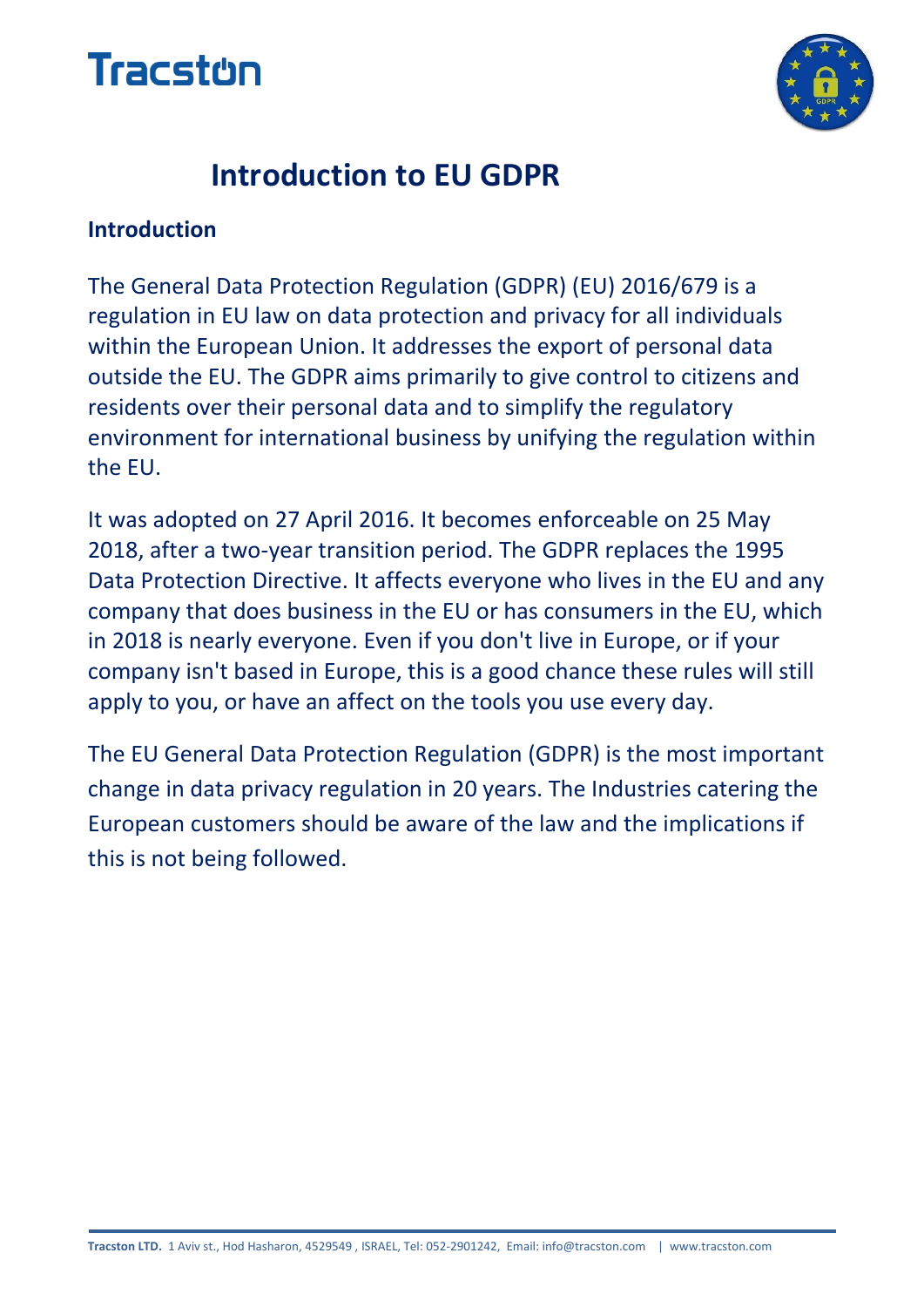# **Tracston**



#### **Objectives**

This course is designed to a high level introduction of the provisions within GDPR and also talks about the myths of this regulation.

This course will be useful for anyone who would want to know the basics about this regulation, its implications if this is not being followed and also the structure of this regulation.

This course gives a rundown of what the GDPR is and how it may affect business and individuals.

**Duration: 5 hours**

#### **Target Audience**

Management, Legal and IT Professionals

#### **Prerequisites**

Basic IT Industry Experience